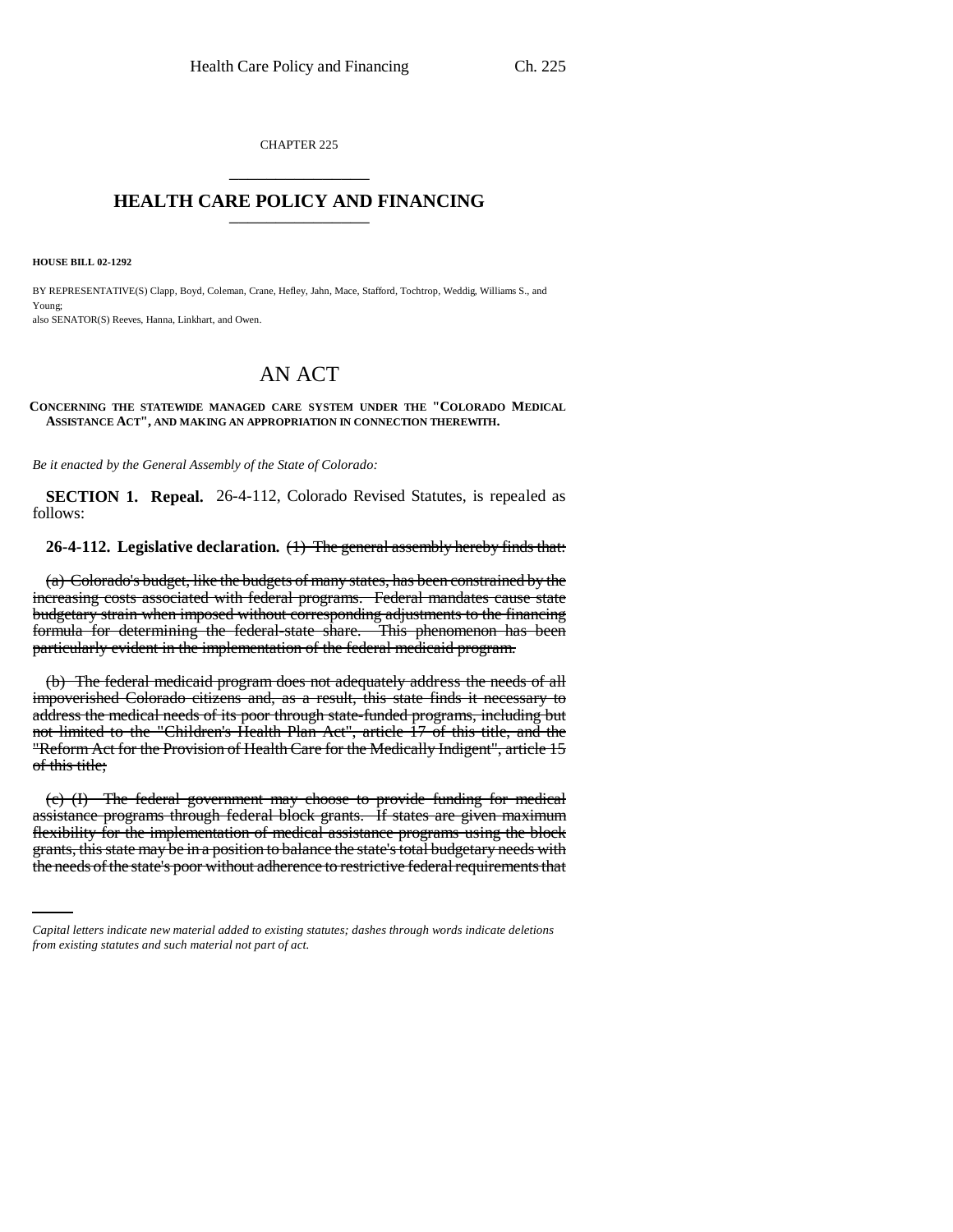may be impractical for Colorado.

(II) If the federal government reduces its federal financial participation without making any corresponding changes to federal requirements, this state will need to determine which populations can be served in the most cost-efficient manner;

(d) Whether the federal government funds medical assistance programs through block grants or reduces its financial participation without changing any federal requirements, Colorado has an opportunity to adopt innovative and cost-efficient state medical assistance strategies for meeting the medical needs of its impoverished citizens;

(e) The experience of other states indicates that reactive, rapid, and comprehensive changes to a state's medical assistance program can be costly and inefficient;

(f) Colorado has adopted managed care on a small scale basis for specific populations and is conducting pilot programs for other populations, including but not limited to managed care, capitated managed care, the use of primary care physicians, copayments, and managed care programs for the elderly such as the PACE program;

 $(g)$  It is in the state's best interest to ensure that all medical assistance programs promote independent living and that all regulations for such programs are developed with maximum recipient involvement; and

(h) To the extent it is necessary for the state department to assign a recipient to a managed care provider, the state department shall to the extent possible consider the continuum of the recipient's care.

(2) The general assembly further finds that, with recommendations from the medical assistance reform advisory committee created in section 26-4-704, as it existed prior to June 1, 1999, as amended, the office of state planning and budgeting has studied the alternative methods of providing medical assistance taking into account cost-efficiency, continued receipt of federal moneys, and minimal impact on the quality of medical assistance for poor persons in this state.

 $(3)$  (a) The general assembly declares that it is in the state's best interest to use savings in medicaid per capita costs from the implementation of this subpart 2 and from the implementation of section  $26-4-404$  (1) (b) to cover the administrative costs of implementing managed care pursuant to the provisions of this subpart 2.

(b) Remaining savings in medicaid per capita costs from the implementation of this subpart 2 shall be used to establish programs to insure additional low-income Coloradans and to support essential community providers as long as such new programs do not create an entitlement to services and minimize any substitution of subsidized coverage for employer-based coverage.

(c) Remaining savings in medicaid per capita costs from the implementation of section 26-4-404 (1) (b) may be used for the expansion of the incentive program to providers of dental services for children under the early periodic screening, diagnosis, and treatment program.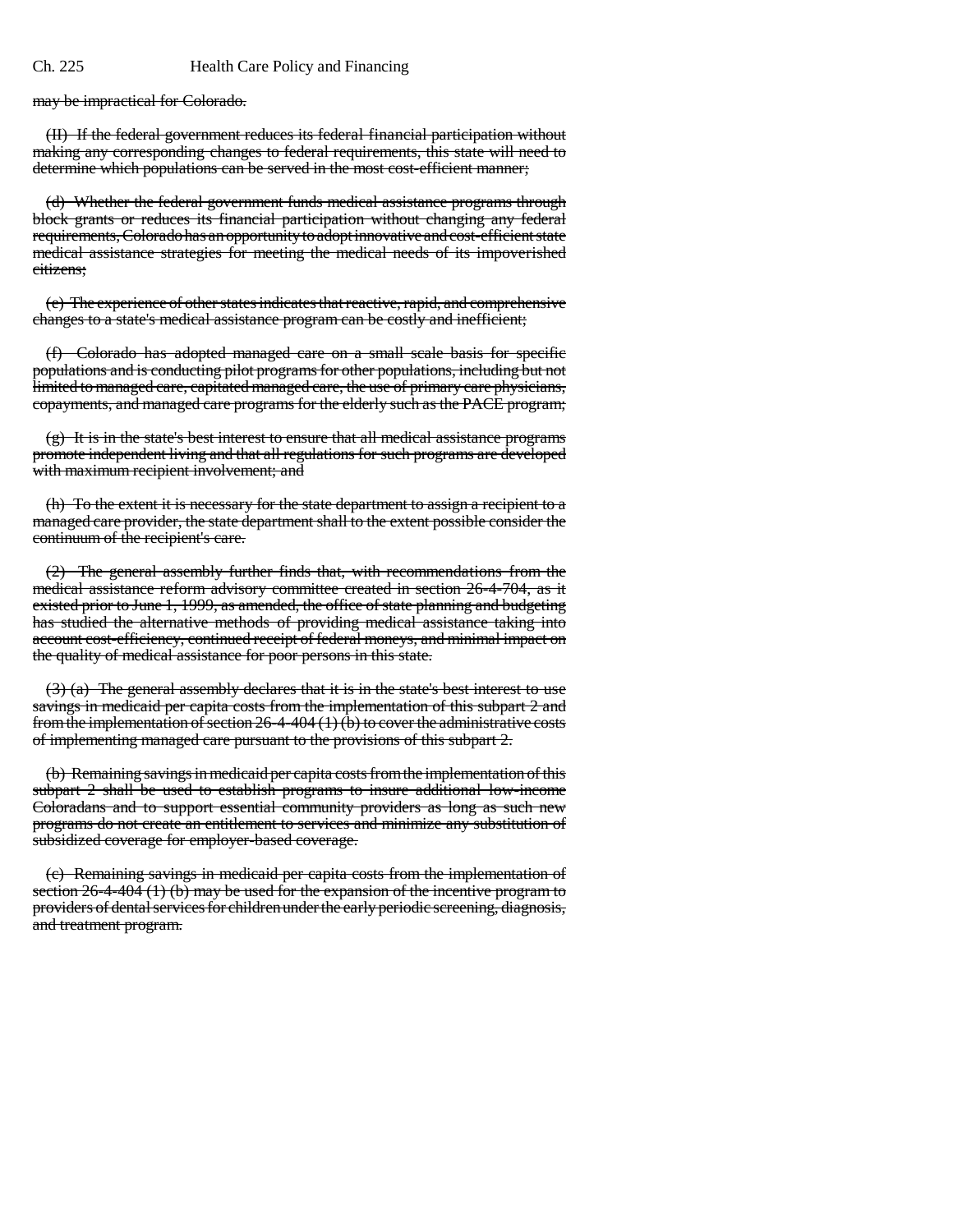(4) The general assembly therefore declares that it is in the state's best interest to adopt this subpart 2.

**SECTION 2.** 26-4-113, Colorado Revised Statutes, is amended to read:

**26-4-113. Statewide managed care system.** (1) **Rules.** (a) Except as provided  $\frac{1}{2}$  in subsection (5) of this section, The state department shall adopt rules to implement a managed care system for seventy-five percent of the Colorado medical assistance population on a statewide basis CLIENTS pursuant to the provisions of this article. THE STATEWIDE MANAGED CARE SYSTEM SHALL BE IMPLEMENTED TO THE EXTENT POSSIBLE. The managed care system implemented pursuant to this article shall not include the services delivered under the residential child health care program described in section 26-4-527; except in those counties in which there is a written agreement between the county department of social services, the designated and contracted mental health assessment and services agency selected pursuant to section 26-4-123, and the state department. The rules shall include a plan to implement the statewide managed care system over a three-year period pursuant to the provisions of subsection (2) of this section.

(b) It is the general assembly's intent that the state department eliminate administrative rules and functions that are unnecessary and unrelated to the implementation of the statewide managed care system. The rules and functions shall be reduced according to the schedule for implementing the statewide managed care system in subsection  $(2)$  of this section. The state department shall take into consideration recommendations from managed care providers, recipients or their advocates, and health care coverage cooperatives in eliminating unnecessary and unrelated rules and functions.

(1.5) THE MANAGED CARE SYSTEM IMPLEMENTED PURSUANT TO THIS ARTICLE SHALL NOT INCLUDE:

(a) THE SERVICES DELIVERED UNDER THE RESIDENTIAL CHILD HEALTH CARE PROGRAM DESCRIBED IN SECTION 26-4-527, EXCEPT IN THOSE COUNTIES IN WHICH THERE IS A WRITTEN AGREEMENT BETWEEN THE COUNTY DEPARTMENT OF SOCIAL SERVICES, THE DESIGNATED AND CONTRACTED MENTAL HEALTH ASSESSMENT AND SERVICES AGENCY SELECTED PURSUANT TO SECTION 26-4-123, AND THE STATE DEPARTMENT.

(b) LONG-TERM CARE SERVICES, EXCEPT FOR THE INTEGRATED CARE AND FINANCING PROJECT, AS DESCRIBED IN SECTION 26-4-122, AND THE PROGRAM OF ALL-INCLUSIVE CARE FOR THE ELDERLY, AS DESCRIBED IN SECTION 26-4-124. FOR PURPOSES OF THIS SUBSECTION (1.5), "LONG-TERM CARE SERVICES" MEANS NURSING FACILITIES AND HOME- AND COMMUNITY-BASED SERVICES PROVIDED TO ELIGIBLE CLIENTS WHO HAVE BEEN DETERMINED TO BE IN NEED OF SUCH SERVICES PURSUANT TO THE "COLORADO MEDICAL ASSISTANCE ACT" AND THE STATE DEPARTMENT'S RULES.

(2) **Statewide managed care - implementation.** (a) Subject to the provisions of subsection (5) of this section and section 26-4-121 (2), if the executive director determines that they have been effective, all managed care contracts and pilot projects in effect or with approved federal waivers as of July 1, 1997, may be implemented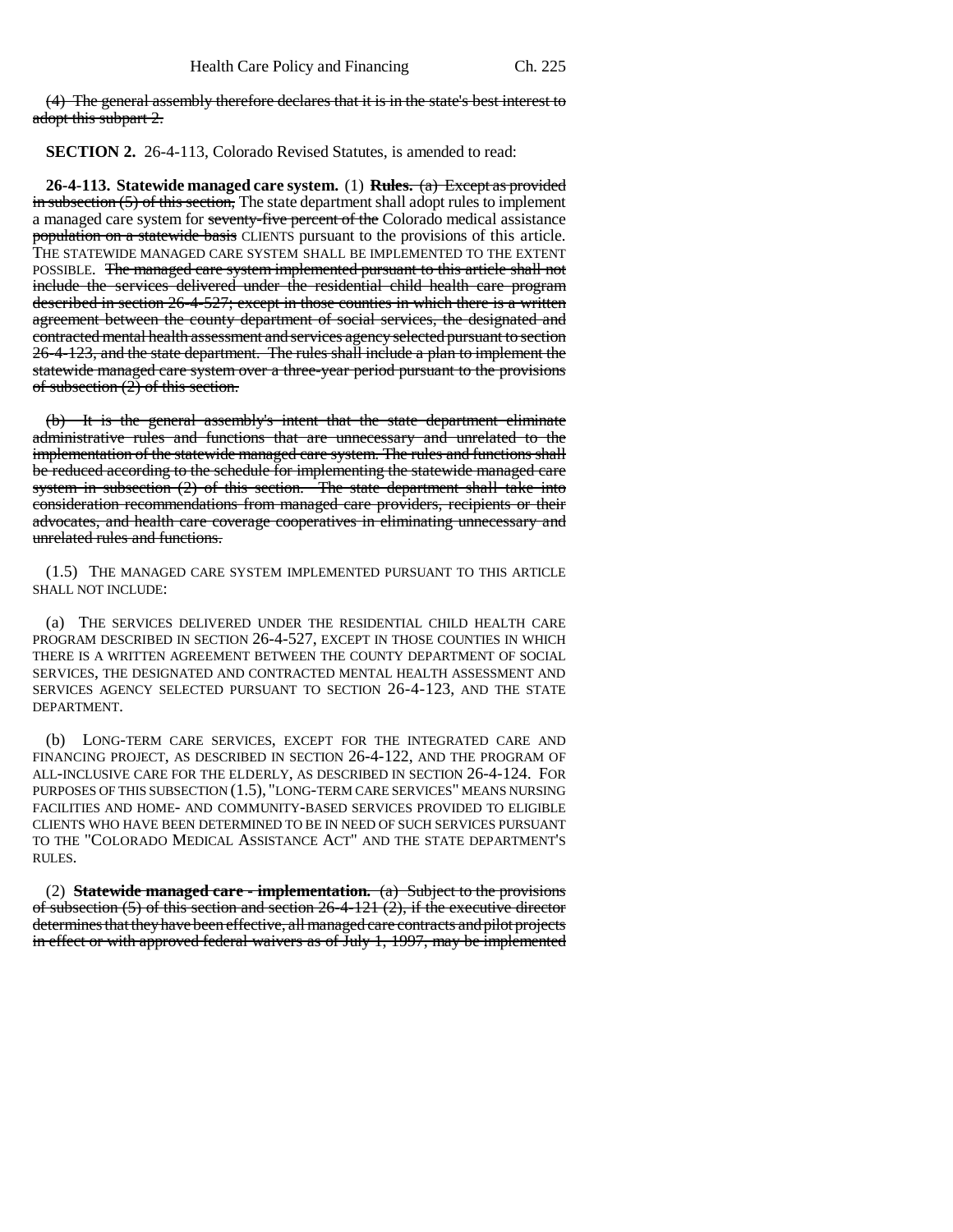on a statewide basis no later than July 1, 2000, unless otherwise repealed by the general assembly before that date.

(b) Managed care pilot projects that shall be in effect or authorized as of July 1, 1997, are the following:

(I) **Acute and long-term care.** The integrated care and financing project to study the integration of acute and long-term care, as described in section 26-4-122;

(II) **Managed care contracts.** Limited enrollment in capitated managed care for medical assistance recipients;

(III) **Mental health.** Managed mental health services, as described in section  $26 - 4 - 123$ ;

(IV) **Elderly.** Program of all-inclusive care for the elderly, as described in section 26-4-124.

(3) **Bidding.** The state department is authorized to institute a program for competitive bidding pursuant to section 24-103-202 or 24-103-203, C.R.S., for providing MANAGED CARE ORGANIZATIONS SEEKING TO PROVIDE medical services on a managed care basis for persons MEDICAID CLIENTS eligible to be enrolled in managed care. The state department is authorized to award contracts to more than one offeror. The state department procedures shall seek to use competitive bidding procedures to maximize the number of managed care choices available to medicaid clients over the long term that meet the requirements of sections 26-4-115 and 26-4-117.

(4) **Waivers.** The implementation of this subpart 2 is conditioned, to the extent applicable, on the issuance of necessary waivers by the federal government. The provisions of this subpart 2 shall be implemented to the extent authorized by federal waiver, if so required by federal law.

(5) **Long-term care assessment.** (a) With the exception of the pilot programs described in subsection (2) of this section, the state department shall not contract for long-term care services as part of the statewide managed care system until further authorization by the joint budget committee, the committee on health, environment, welfare, and institutions in the senate, and the committee on health, environment, welfare, and institutions in the house of representatives following the state department's assessment required by paragraph (b) of this subsection (5). For purposes of this subsection (5), "long-term care services" means nursing facility and home- and community-based services provided to eligible recipients who have been determined to be in need of such services by a single entry point agency or professional review organization as required by Title XIX of the social security act.

(b) During the three-year period for implementation of statewide managed care pursuant to subsection  $(2)$  of this section, the state department shall assess the results of the integrated care and financing project described in section 26-4-122, the program of all-inclusive care for the elderly described in section 26-4-124, and, if Senate Bill 97-42 becomes law, the system of case-mix reimbursement for nursing facilities, including payment for ancillary services such as pharmaceutical services,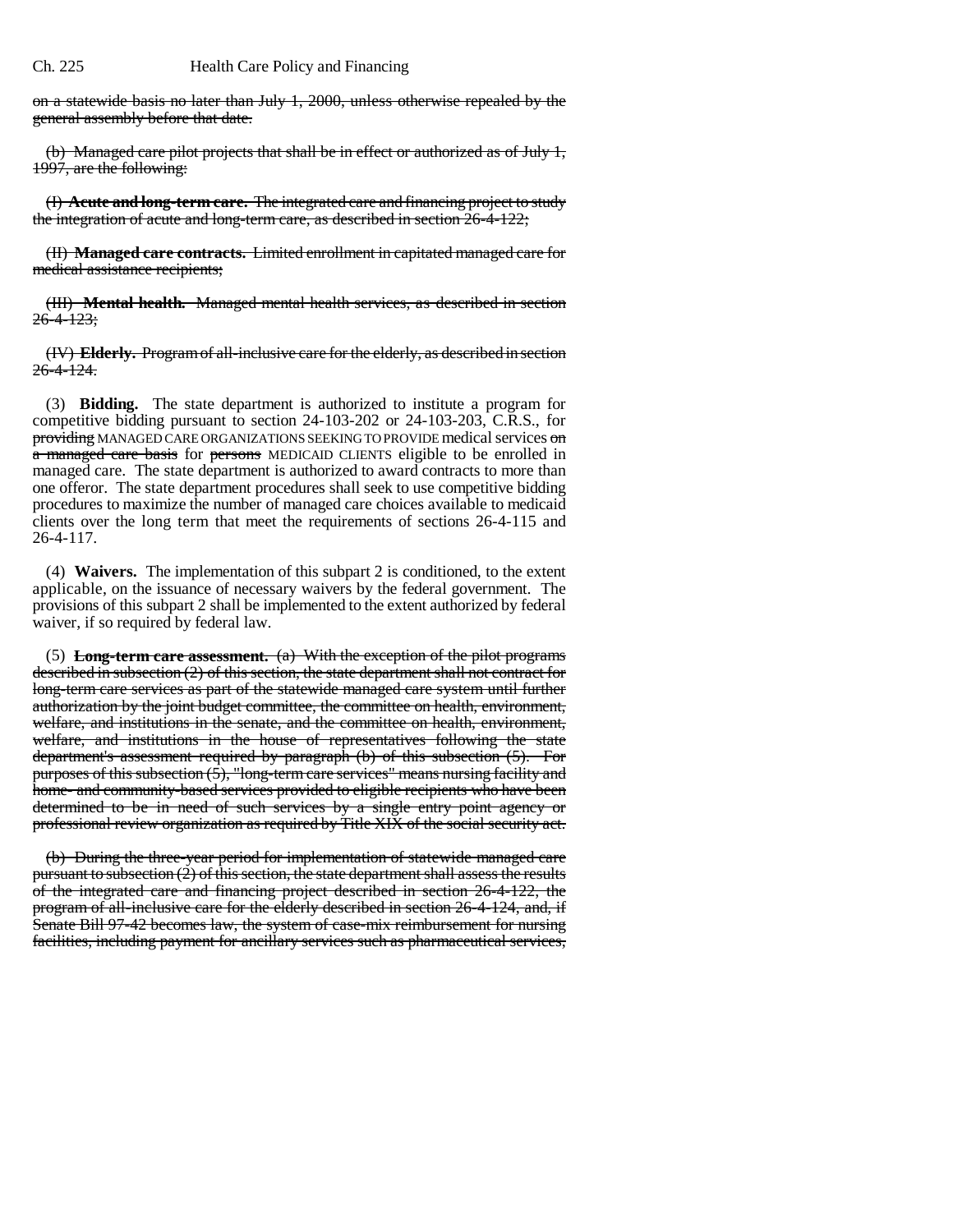prescription drugs, and oxygen as part of that system. The state department's assessment shall include consideration of comments and input from long-term care providers, recipients or their advocates, and families. The state department shall include in its annual report required pursuant to section 26-4-118 a summary of its ongoing analysis of the results of these programs and systems.

(6) **Graduate medical education.** (a) The general assembly declares that graduate medical education, referred to in this subsection (6) as "GME", is of value to the state and the people of Colorado. The general assembly recognizes that medicaid moneys have historically contributed to the funding of GME by being included in the rate paid to teaching hospitals under the medicaid fee-for-service program. The general assembly intends that fiscal support for GME continue, but finds that under a managed care environment, MCO's would have no obligation or incentive to continue this support for GME.

 $\overline{(b)}$  The state department shall continue the  $\overline{\text{GME}}$  GRADUATE MEDICAL EDUCATION, REFERRED TO IN THIS SUBSECTION (6) AS "GME", funding to teaching hospitals that have graduate medical education expenses in their medicare cost report and are participating as providers under one or more MCO with a contract with the state department under this subpart 2. GME funding for recipients enrolled in an MCO shall be excluded from the premiums paid to the MCO and shall be paid directly to the teaching hospital. The medical services board shall adopt rules to implement this subsection (6) and establish the rate and method of reimbursement.

(c) This subsection (6) shall be implemented as soon as practical, but not later than January 1, 1998.

(7) **Annual savings report and use of savings.** (a) By October 1 of each year, the state department shall submit to the joint budget committee, the health, environment, welfare, and institutions committee of the senate, the health, environment, welfare, and institutions committee of the house of representatives, and to the office of state planning and budgeting a savings report stating the cost savings realized or anticipated in the previous, current, and subsequent state fiscal years from enrollment of recipients in managed care programs pursuant to the provisions of this subpart 2. The report shall include an assessment of the extent to which the children's basic health plan created in article 19 of this title has reduced providers' uncompensated burdens and an assessment of changes on the financial viability of essential community providers.

(b) In calculating cost savings from enrollment of recipients in managed care programs, the state department shall calculate the total annual cost savings from growth in managed care enrollment subsequent to July 1, 1997, and total annual cost savings from actual reductions in administrative and programmatic costs associated with the implementation of this subpart 2. Cost savings for each additional enrollee shall be calculated as the difference in per capita cost between an enrollee in fee-for-service medicaid and a similar enrollee in managed care.

(c) The general assembly shall annually appropriate all savings achieved through implementation of this subpart  $2$  and described in this subsection  $(7)$  to cover the administrative costs of implementing managed care pursuant to the provisions of this subpart 2. The general assembly may appropriate savings achieved through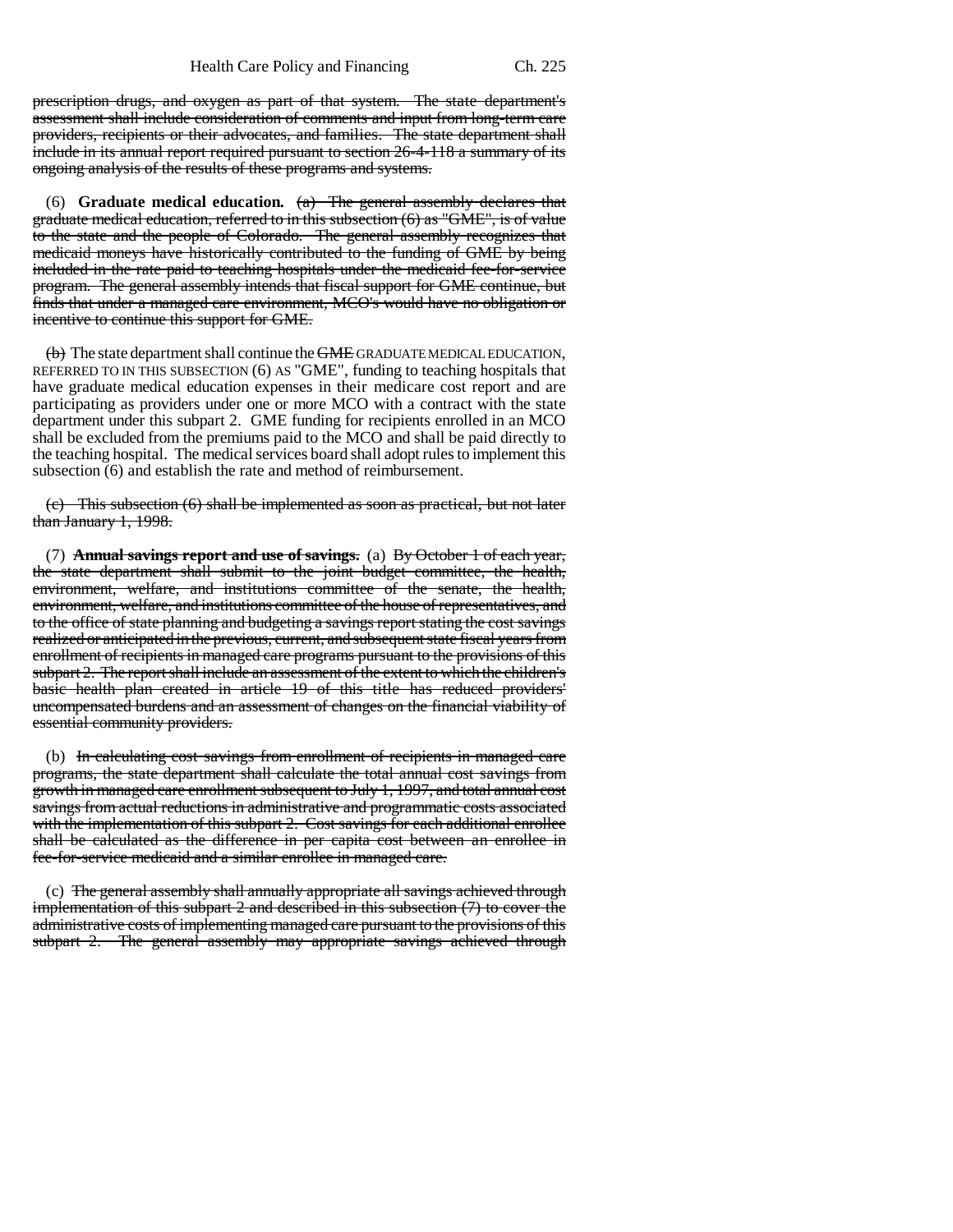implementation of this subpart 2 and described in this subsection (7) to cover the costs of the program provided in subsection (9) of this section and any other cost-effective options to expand access to services for the medically indigent population. It is the intent of the general assembly that the mandatory and optional populations and benefits provided by the "Colorado Medical Assistance Act" as of June 30, 1997, are a higher priority for funding than the waivered optional program described in subsection (9) of this section.

(d) The state department shall monitor actual managed care savings realized during a particular fiscal year based upon the methodology described in paragraph (b) of this subsection (7). To the extent that the general assembly has appropriated managed care savings pursuant to paragraph (c) of this subsection (7) and the state department determines that it will not realize all of such managed care savings during a particular fiscal year, the state department shall restrict its spending under subsection (9) of this section.

(e) To implement the provisions of paragraph (d) of this subsection  $(7)$ , the state department shall submit supplemental appropriation requests during a particular fiscal year to modify appropriations for the program described in subsection (9) of this section.

(f) (Deleted by amendment, L. 2000, p. 2011, § 14, effective June 3, 2000.)

(8) (Deleted by amendment, L. 2000, p. 2011, § 14, effective June 3, 2000.)

(9) **Grants programs.** (a) Subject to appropriations as described in paragraph  $(c)$  of subsection  $(7)$  of this section, there is hereby created a grant program that shall be administered by the state department. The purpose of the grant program is to assist essential community providers to serve the medically indigent population and to identify and implement additional cost-effective options to expand access to services for said population.

(b) The state department shall promulgate rules for the implementation of the grant program that shall include but not be limited to:

(I) Procedures for applying for a grant under this section;

(II) Methods for the evaluation of applications for grants under this section and award of grants under this subsection (9); and

(III) Methods for evaluating the grant program.

(10) Repealed.

**SECTION 3.** 26-4-114, Colorado Revised Statutes, is amended to read:

**26-4-114. Managed care organizations - definitions.** (1) (a) **Managed care.** As used in this subpart 2, "managed care" means:

(I) The delivery by a managed care organization, as defined in subsection (2) of this section, of a predefined set of services to recipients; or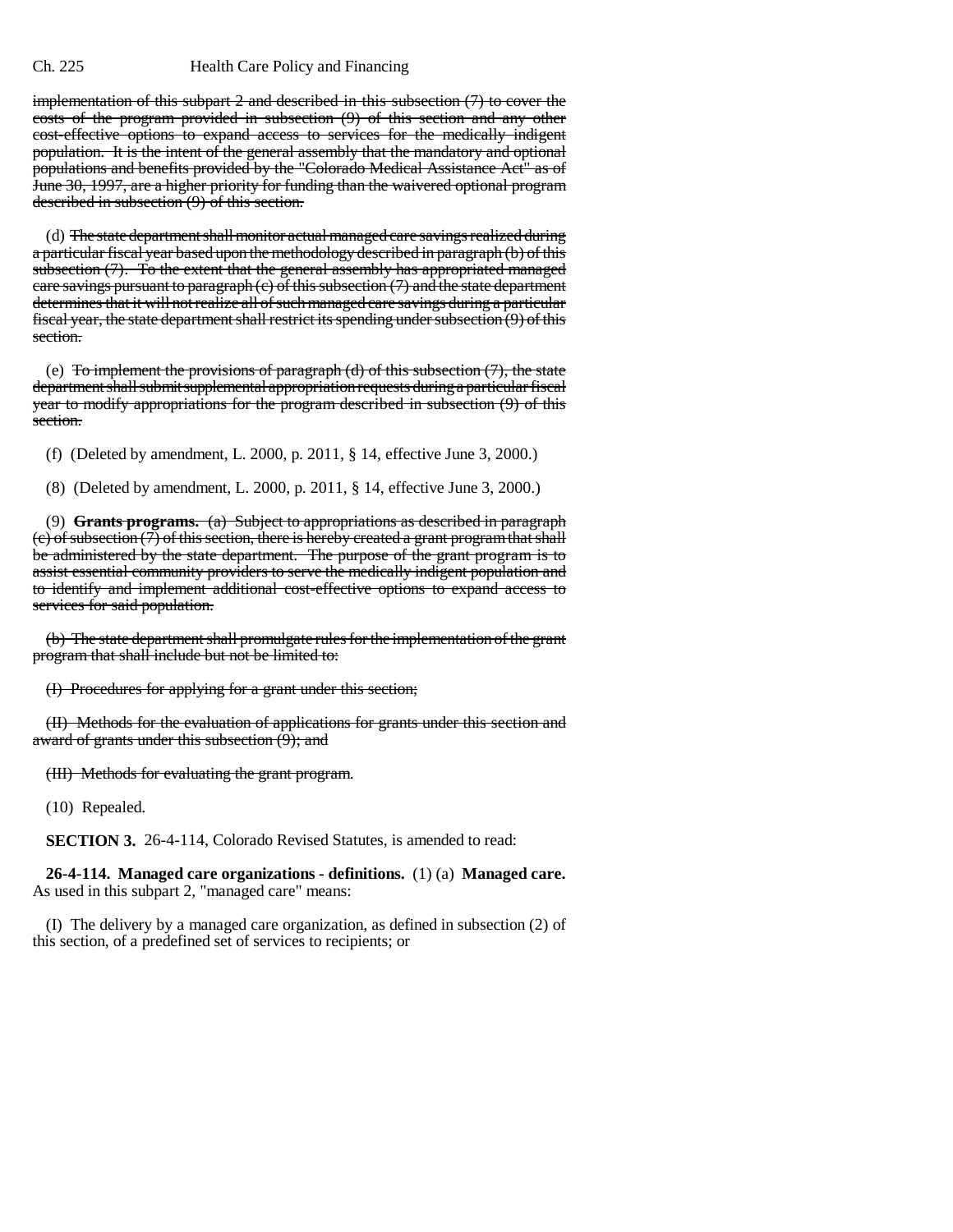(II) The delivery of services provided by the primary care physician program established in section 26-4-118.

(b) Nothing in this section shall be deemed to affect the benefits authorized for recipients of the state medical assistance program.

(2) **Managed care organization.** As used in this subpart 2, "managed care organization", REFERRED TO IN THIS SUBPART 2 AS AN "MCO", means an entity contracting with the state department that provides, delivers, arranges for, pays for, or reimburses any of the costs of health care services through the recipient's use of health care providers managed by, owned by, under contract with, or employed by the entity because the entity or the state department either requires the recipient's use of those providers or creates incentives, including financial incentives, for the recipient's use of those providers.

(3) **Essential community provider.** "Essential community provider" or "ECP" means a health care provider that:

(a) Has historically served medically needy or medically indigent patients and demonstrates a commitment to serve low-income and medically indigent populations who make up a significant portion of its patient population or, in the case of a sole community provider, serves the medically indigent patients within its medical capability; and

(b) Waives charges or charges for services on a sliding scale based on income and does not restrict access or services because of a client's financial limitations.

**SECTION 4.** 26-4-115, Colorado Revised Statutes, is amended to read:

**26-4-115. Selection of managed care organizations.** (1) The medical services board after public hearing and input from recipients, their advocates, and providers shall establish criteria for the selection of risk-assuming MCO's.

(2) MCO's shall be selected by the state department IN ADDITION TO ANY OTHER CRITERIA SPECIFIED IN RULE BY THE MEDICAL SERVICES BOARD, IN ORDER to participate in the statewide managed care system, based upon the MCO's assurance and the state department's verification of compliance THE MCO SHALL COMPLY with specific criteria set by the medical services board pursuant to this subsection  $(2)$  that include, but are not limited to, the following:

(a) The MCO  $\frac{1}{W}$  SHALL not interfere with appropriate medical care decisions rendered by the provider nor penalize the provider for requesting medical services outside the standard treatment protocols developed by the MCO or its contractors;

(b) The MCO will SHALL make or assure payments to providers within the time allowed for the state to make payments on state liabilities under the rules adopted by the department of personnel pursuant to section 24-30-202 (13), C.R.S.;

(c) THE MCO SHALL HAVE an educational component in the MCO's ITS plan that takes into consideration recipient input and that informs recipients as to availability of plans and use of the medical services system, appropriate preventive health care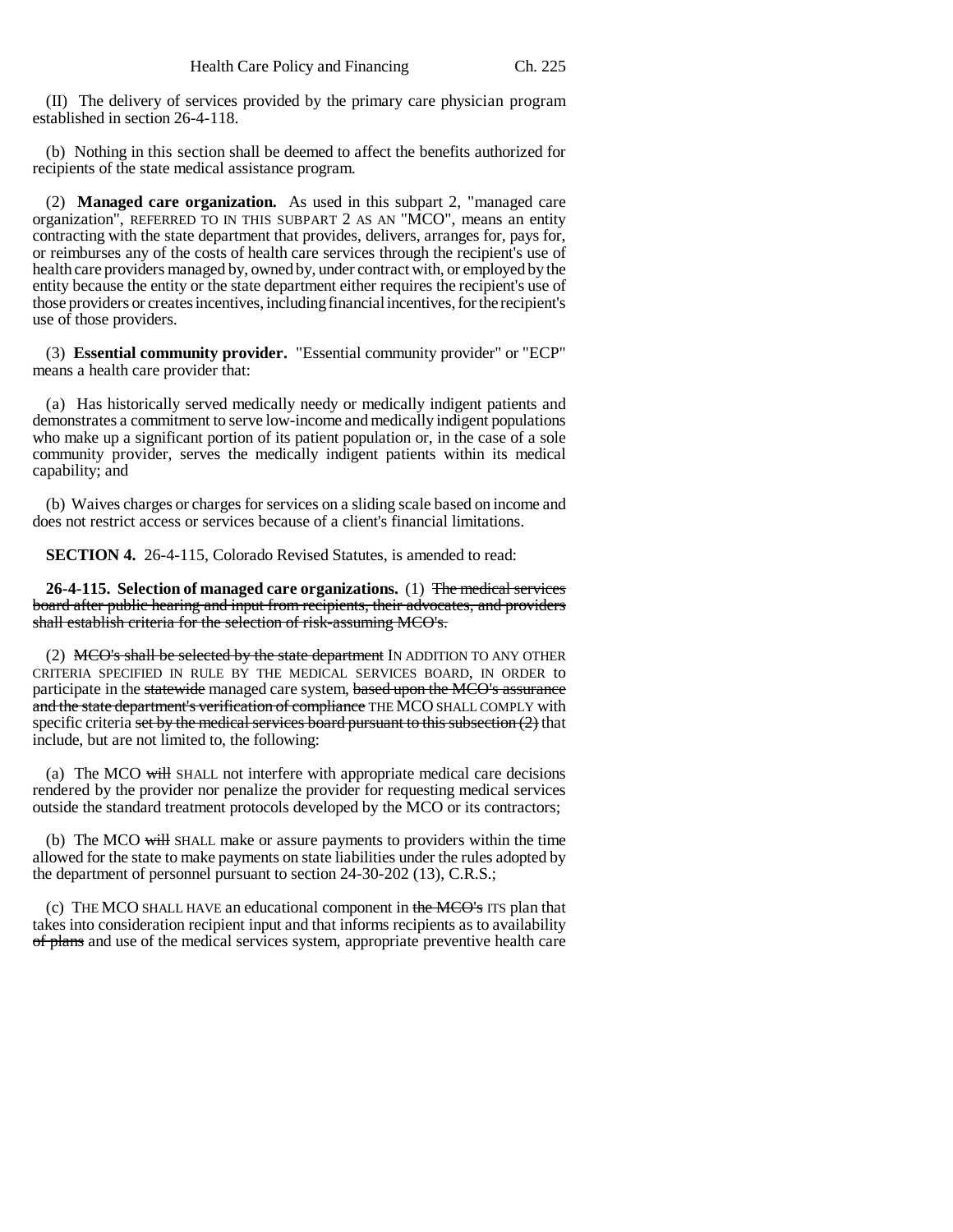procedures, self-care, and appropriate health care utilization;

(d) THE MCO SHALL PROVIDE THE minimum benefit requirements as established by the medical services board;

(e) Provision of THE MCO SHALL PROVIDE necessary and appropriate services to recipients that shall include but not be limited to the following:

(I) With respect to recipients who are unable to make decisions for themselves, collaboration by the MCO and all relevant providers in the MCO's network serving the recipients SHALL COLLABORATE with the designated advocate or family member in all decision-making including enrollment and disenrollment;

(II) Delivery of THE MCO SHALL DELIVER services that are covered benefits in a manner that accommodates or is compatible with the recipient's ability to fulfill duties and responsibilities in work and community activities;

(f) THE MCO SHALL PROVIDE appropriate use of ancillary health care providers by appropriate qualified health care professionals;

(g) THE MCO SHALL COMPLY WITH ALL data collection and reporting requirements established by the medical services board STATE DEPARTMENT;

(h) THE MCO SHALL, to the extent provided by law or waiver, provision of PROVIDE recipient benefits that the medical services board shall develop and the state department shall implement in partnership with local government and the private sector, including but not limited to:

(I) Recipient options to rent, purchase, or own durable medical equipment;

(II) Recognition for improved health status outcomes; or

(III) Receipt of medical disposable supplies without charge;

(i) THE MCO SHALL COMPLY WITH utilization requirements established by the state department;

(j) THE MCO SHALL DEVELOP AND UTILIZE a form or process for measuring group and individual recipient health outcomes, including but not limited to the use of tools or methods that identify increased health status or maintenance of the individual's highest level of functioning, determine the degree of medical access, and reveal recipient satisfaction and habits. Such tools shall include the use of client surveys, anecdotal information, complaint and grievance data, and disenrollment information. The MCO shall annually submit a care management report to the state department that describes techniques used by the MCO to provide more efficient use of health care services, better health status for populations served, and better health outcomes for individuals.

(k) EXCEPT AS PROVIDED FOR IN PARAGRAPH (k.2) OF THIS SUBSECTION (2), FOR CAPITATION PAYMENTS EFFECTIVE ON AND AFTER JULY 1, 2003, THE MCO SHALL CERTIFY THE financial stability of the MCO PURSUANT TO CRITERIA ESTABLISHED BY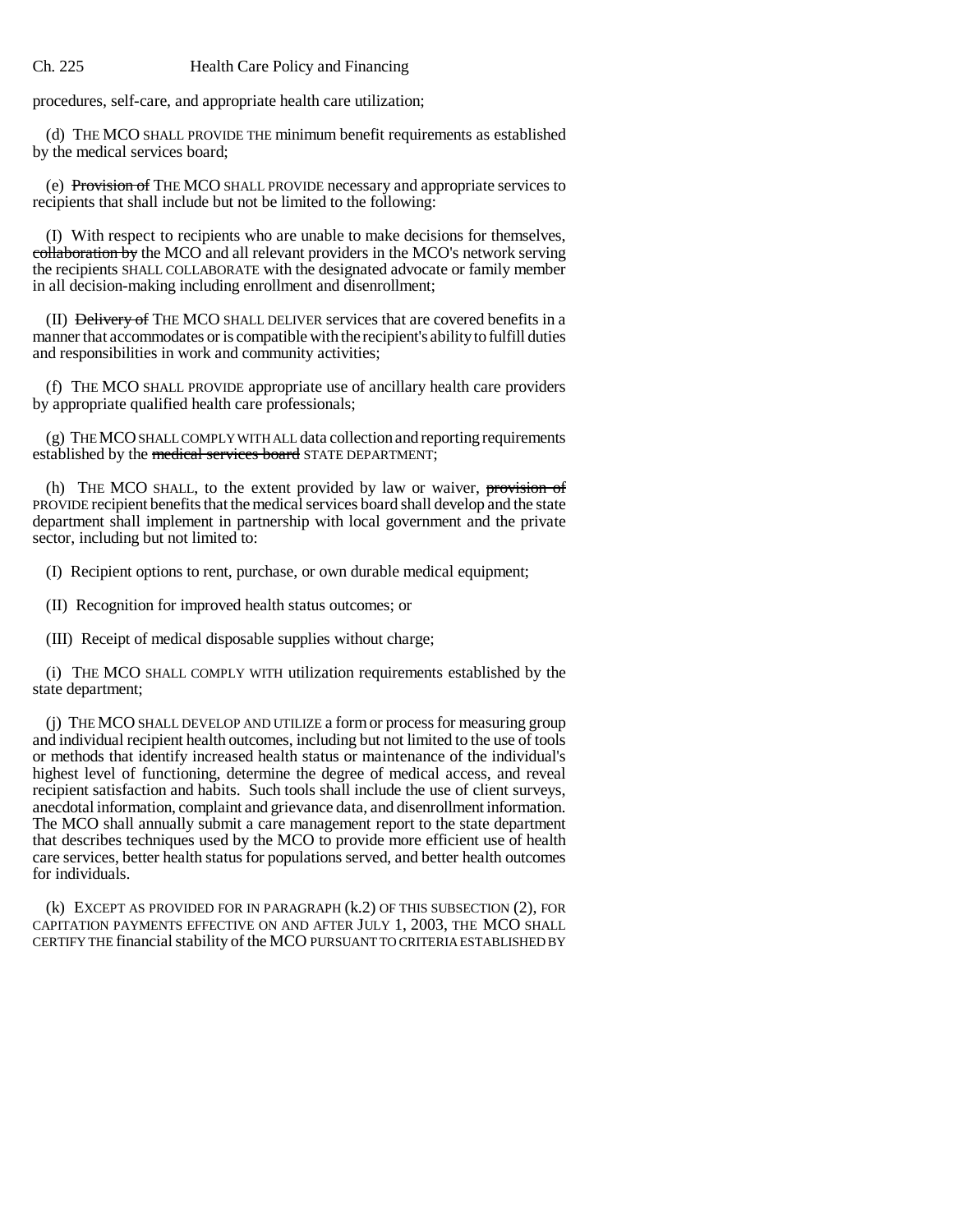THE DIVISION OF INSURANCE AND SHALL CERTIFY, AS A CONDITION OF ENTERING INTO A CONTRACT WITH THE STATE DEPARTMENT, THAT THE CAPITATION PAYMENTS SET FORTH IN THE CONTRACT BETWEEN THE MCO AND THE STATE DEPARTMENT ARE SUFFICIENT TO ASSURE THE FINANCIAL STABILITY OF THE MCO WITH RESPECT TO DELIVERY OF SERVICES TO THE MEDICAID RECIPIENTS COVERED IN THE CONTRACT;

(k.1) EXCEPT AS PROVIDED FOR IN PARAGRAPH (k.2) OF THIS SUBSECTION (2), FOR CAPITATION PAYMENTS EFFECTIVE ON AND AFTER JULY 1, 2003, THE MCO SHALL CERTIFY, THROUGH A QUALIFIED ACTUARY RETAINED BY THE MCO, THAT THE CAPITATION PAYMENTS SET FORTH IN THE CONTRACT BETWEEN THE MCO AND THE STATE DEPARTMENT COMPLY WITH ALL APPLICABLE FEDERAL AND STATE REQUIREMENTS THAT GOVERN SAID CAPITATION PAYMENTS. FOR PURPOSES OF THIS PARAGRAPH (k.1), A "QUALIFIED ACTUARY" MEANS A PERSON DEEMED AS SUCH BY RULE PROMULGATED BY THE COMMISSIONER OF INSURANCE.

(k.2) AN MCO PROVIDING SERVICES UNDER THE PACE PROGRAM AS DESCRIBED IN SECTION 26-4-124 SHALL CERTIFY THAT THE CAPITATION PAYMENTS ARE IN COMPLIANCE WITH APPLICABLE FEDERAL AND STATE REQUIREMENTS THAT GOVERN SAID CAPITATION PAYMENTS AND THAT THE CAPITATION PAYMENTS ARE SUFFICIENT TO ASSURE THE FINANCIAL VIABILITY OF THE MCO WITH RESPECT TO THE DELIVERY OF SERVICES TO THE PACE PROGRAM PARTICIPANTS COVERED IN THE CONTRACT.

(l) THE MCO SHALL PROVIDE assurance that the MCO has not provided to a recipient any premiums or other inducements in exchange for the recipient selecting the MCO for coverage;

(m) THE MCO HAS ESTABLISHED a grievance procedure pursuant to the provisions in section 26-4-117 (1) (b) that allows for the timely resolution of disputes regarding the quality of care, services to be provided, and other issues raised by the recipient. Matters shall be resolved in a manner consistent with the medical needs of the individual recipient. Pursuant to section 25.5-1-107, C.R.S., a recipient may THE MCO SHALL NOTIFY ALL RECIPIENTS INVOLVED IN A DISPUTE WITH THE MCO OF THEIR RIGHT TO seek an administrative review of an adverse decision made by the MCO PURSUANT TO SECTION 25.5-1-107, C.R.S.

(n) With respect to pregnant women and infants, the MCO SHALL COMPLY WITH THE following:

(I) Enrollment of pregnant women without restrictions and including an assurance that the health care provider shall provide timely access to initiation of prenatal care in accordance with practice standards;

(II) Coverage without restrictions for newborns, including services such as, but not limited to, preventive care, screening, and well-baby examinations during the first month of life;

(III) The imposition of performance standards and the use of quality indicators with respect to perinatal, prenatal, and postpartum care for women and birthing and neonatal care for infants. The standards and indicators shall be based on nationally approved guidelines.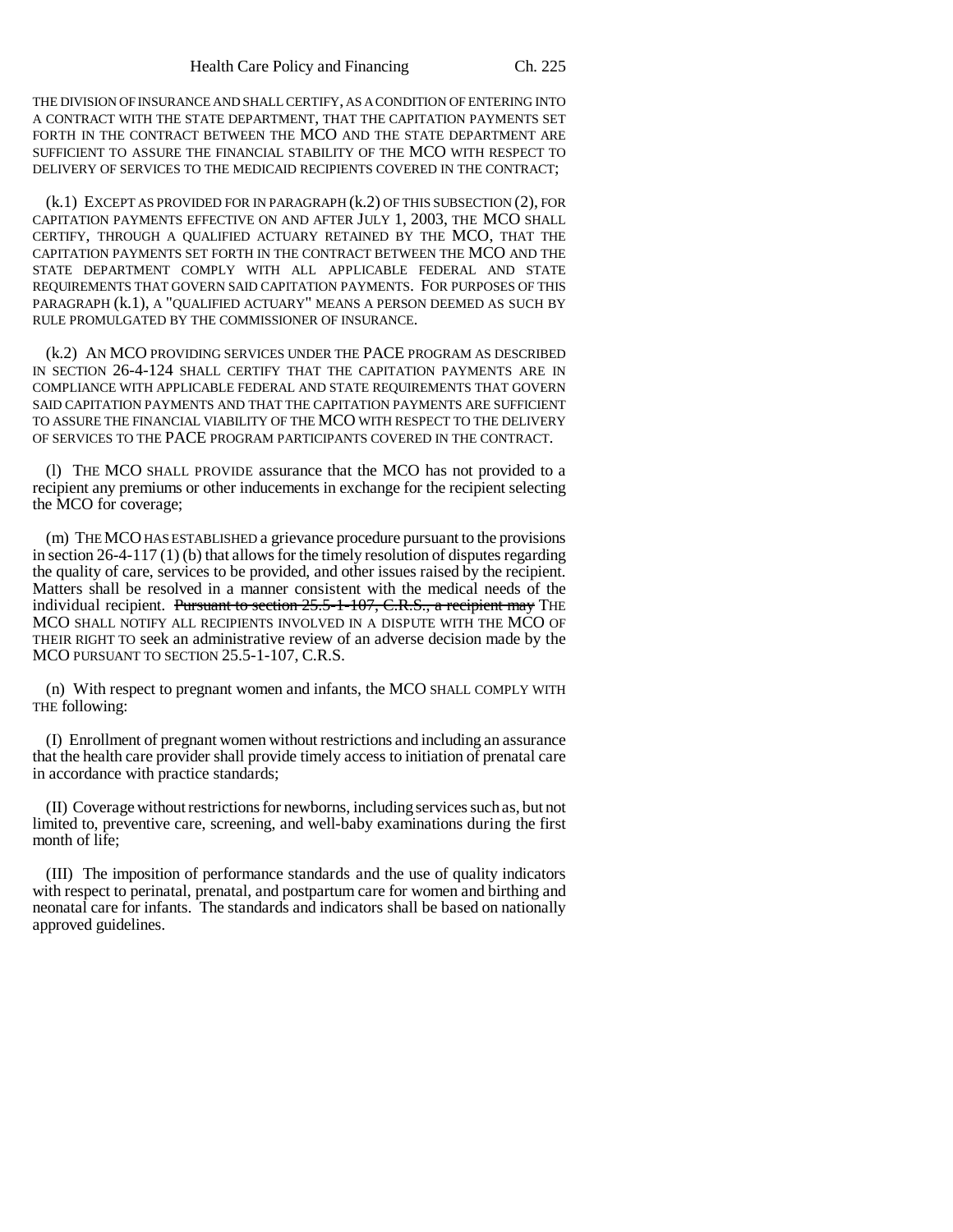(IV) Follow-up basic health maintenance services for women and children, including immunizations and early periodic screening, diagnosis, and treatment services for children and appropriate preventive care services for women;

(o) The MCO will SHALL accept all enrollees regardless of health status; consistent with the provisions of section 26-4-118;

(p) THE MCO SHALL COMPLY WITH disclosure requirements as established by the state department and THE medical services board;

(q) THE MCO SHALL provide a mechanism whereby a prescribing physician can request to override restrictions to obtain medically necessary off-formulary prescription drugs, supplies, equipment, or services for his or her patient;

 $(r)$  Maintenance of THE MCO SHALL MAINTAIN a network of providers sufficient to assure that all services to recipients will be accessible without unreasonable delay. The state department shall develop explicit contract standards, in consultation with stakeholders, to assess and monitor the MCO's criteria. Sufficiency shall be determined in accordance with the requirements of this paragraph (r) and may be established by reference to any reasonable criteria used by the MCO including but not limited to the following:

(I) Geographic accessibility in regard to the special needs of recipients;

(II) Waiting times for appointments with participating providers;

(III) Hours of operation;

(IV) Volume of technological and specialty services available to serve the needs of recipients requiring technologically advanced or specialty care;

(s) (I) For the delivery of prescription drug benefits to recipients enrolled in an MCO who are residents of a nursing facility, MCO's shall use pharmacies with a demonstrated capability of providing prescription drugs in a manner consistent with the needs of clients in institutional settings such as nursing facilities. In cases where a nursing facility and a pharmacy have a contract for a single pharmacy delivery system for residents of the nursing facility:

(A) An MCO providing prescription drug benefits for residents of the nursing facility shall agree to contract with that pharmacy under reasonable contract terms; and

(B) The pharmacy shall agree to contract with each MCO that provides prescription drug benefits for residents of the nursing facility under reasonable contract terms.

(II) Any disputes concerning providing prescription drug benefits between nursing facilities, pharmacies, and MCO's that cannot be resolved through good faith negotiations may be resolved through a party requesting an informal review by the state department. or, if requested, a hearing through the state department's aggrieved provider appeal procedures in accordance with section 25.5-1-107 (2), C.R.S.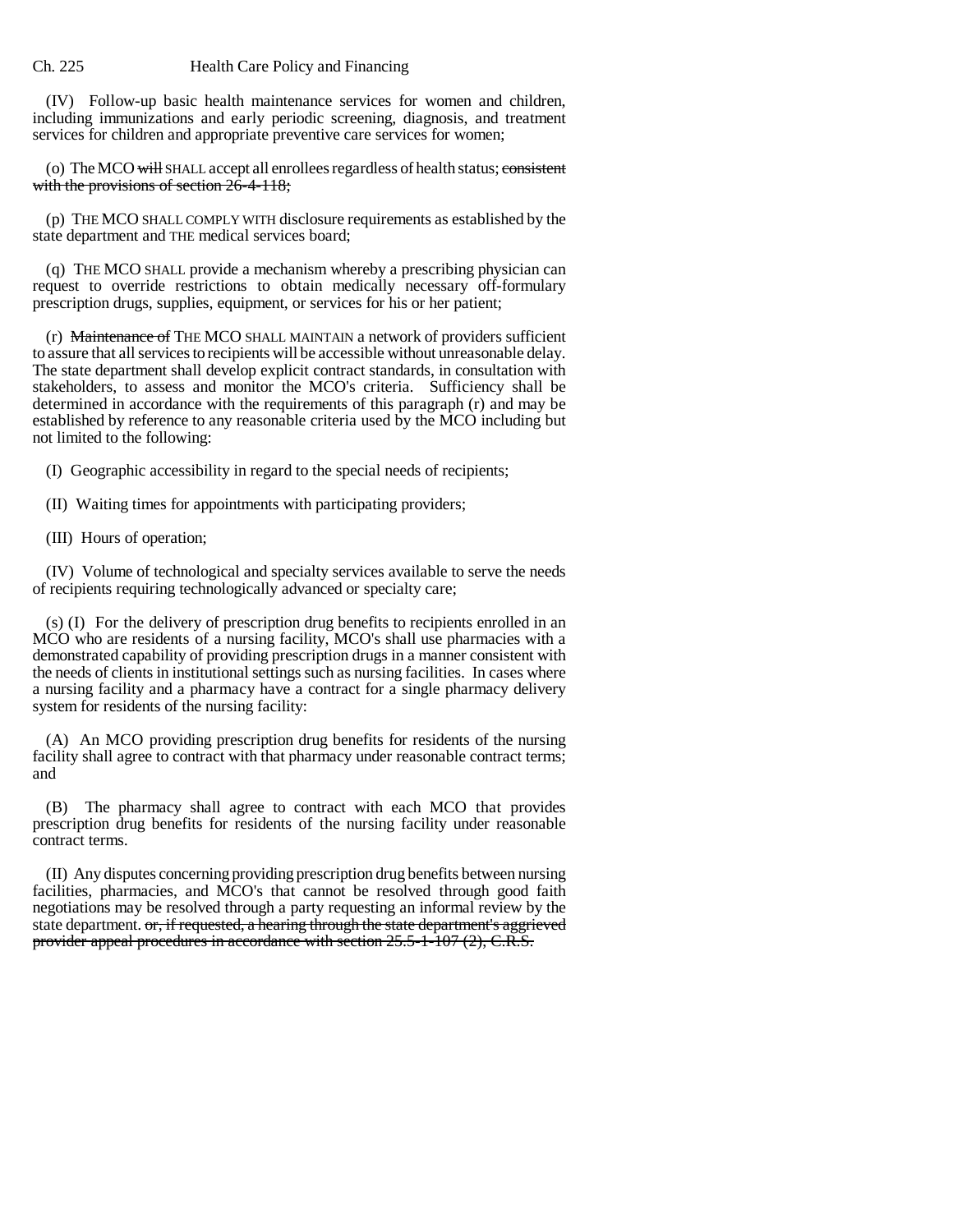(III) The medical services board shall adopt rules requiring MCO's to contract with qualified pharmacy providers in a manner permitting a nursing facility to continue to comply with federal medicaid requirements of participation for nursing facilities. Such rules shall define "qualified pharmacy providers" and shall be based upon consultations with nursing facilities, MCO's, pharmacies, and medicaid clients. The state department shall provide MCO's with a list of pharmacies that have a contract with nursing facilities serving recipients in nursing facilities in each county in which the MCO is contracting with the state department.

(3) (a) The MCO shall seek proposals from each ECP in a county in which the MCO is enrolling recipients for those services that the MCO provides or intends to provide and that an ECP provides or is capable of providing. To assist MCO's in seeking proposals, the state department shall provide MCO's with a list of ECP's in each county. The MCO shall consider such proposals in good faith and shall, when deemed reasonable by the MCO based on the needs of its enrollees, contract with ECP's. Each ECP shall be willing to negotiate on reasonably equitable terms with each MCO. ECP's making proposals under this subsection (3) must be able to meet the contractual requirements of the MCO. The requirements of this subsection (3) shall not apply to an MCO in areas in which the MCO operates entirely as a group model health maintenance organization.

(b) Any disputes between an MCO and an ECP that cannot be resolved through good faith negotiations may be resolved through a party requesting an informal review by the state department, or, if requested, a hearing through the state department's aggrieved provider appeal process in accordance with section 25.5-1-107 (2), C.R.S.

(4) In selecting MCO's through competitive bidding, the state department shall give preference to those MCO's that have executed contracts for services with one or more ECP. In selecting MCO's, the state department shall not penalize an MCO for paying cost-based reimbursement to federally qualified health centers as defined in the "Social Security Act".

(5) (a) Notwithstanding any waivers authorized by the federal department of health and human services, each contract between the state department and an MCO selected to participate in the statewide managed care system under this subpart 2 shall comply with the requirements of 42 U.S.C. sec. 1396a (a) (23) (B).

(b) Each MCO shall advise its enrollees of the services available pursuant to this subsection (5).

(6) Nothing in this subpart 2 shall be construed to create an exemption from the applicable provisions of title 10, C.R.S.

(7) NOTHING IN THIS SUBPART 2 SHALL BE CONSTRUED TO CREATE AN ENTITLEMENT TO AN MCO TO CONTRACT WITH THE STATE DEPARTMENT.

**SECTION 5.** 26-4-117 (1) (a) and (1) (b), Colorado Revised Statutes, are amended to read:

**26-4-117. Required features of managed care system.** (1) **General**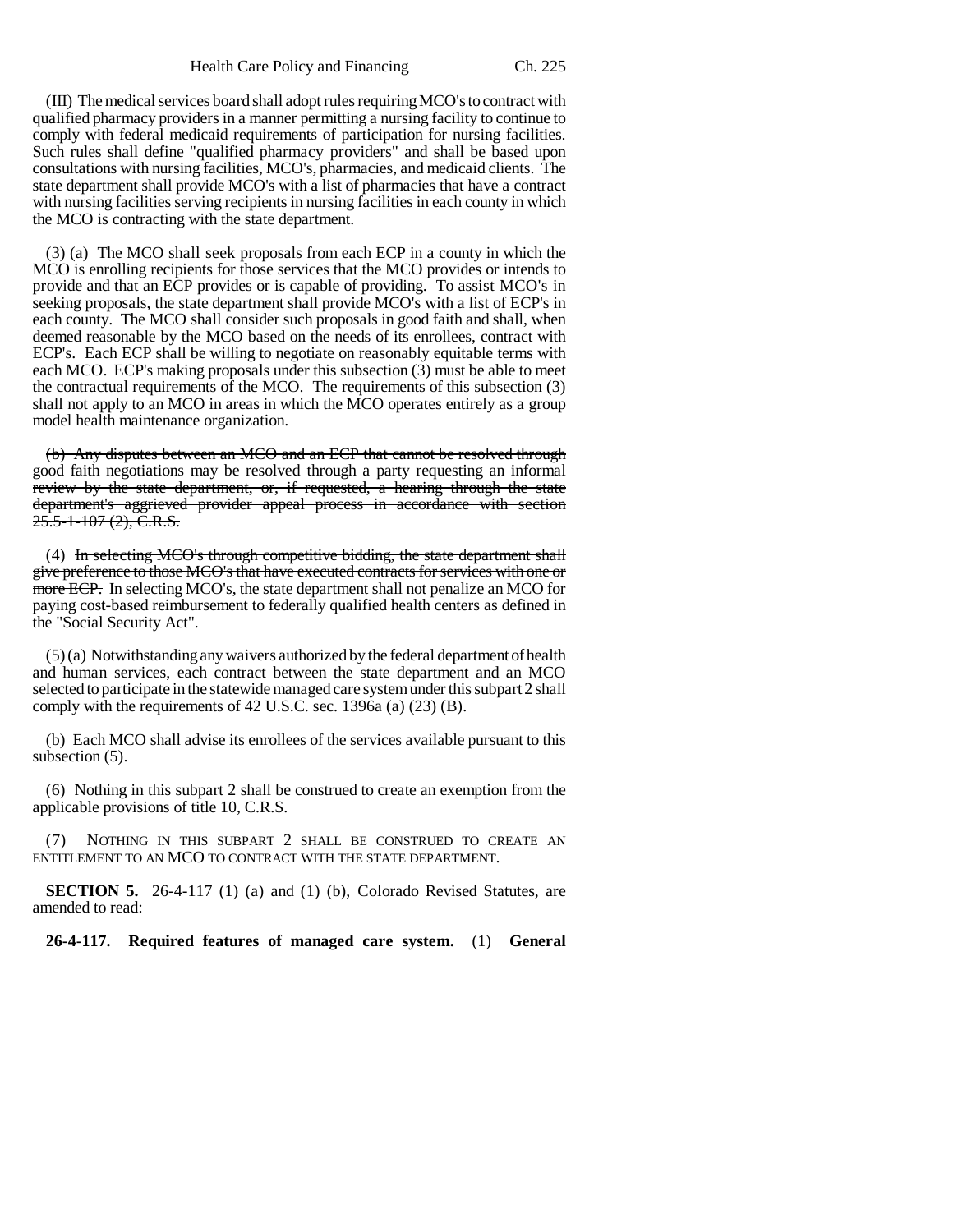**features.** All medicaid managed care programs shall contain the following general features, in addition to others that the state department and the medical services board consider necessary for the effective and cost-efficient operation of those programs:

(a) **Recipient selection of MCO's.** (I) The general assembly finds that the ability of recipients to choose among competing health plans or health delivery systems is an important tool in encouraging such plans and delivery systems to compete for enrollees on the basis of quality and access. The state department shall, to the extent it determines feasible, provide medicaid-eligible recipients a choice among competing MCO's. and MCO's SHALL PROVIDE ENROLLEES a choice among providers within an THE MCO. Consistent with federal requirements and rules promulgated by the medical services board, the state department is authorized to assign a medicaid recipient to a particular MCO or primary care physician if:

(A) THE STATE DEPARTMENT DETERMINES THAT no other MCO or primary care physician has the capacity or expertise necessary to serve the recipient; or

(B) A recipient does not respond within twenty THIRTY days after the date of a second notification of a request for selection of an MCO or primary care physician. sent not less than forty-five days after delivery of a first notification.

(II) Consumers shall be informed THE STATE DEPARTMENT SHALL INFORM RECIPIENTS of the choices available in their area by appropriate sources of information and counseling. This shall MAY include an independent, objective facilitator acting under the supervision of the state department. The state department shall MAY contract for the facilitator through a competitive bidding process. This function shall ensure that consumers have informed choice among available options to assure the fullest possible voluntary participation in managed care. The facilitator shall attempt to collect and THE STATE DEPARTMENT SHALL consider, at a minimum, a consumer's usual and historic sources of care, linguistic needs, special medical needs, and transportation needs. The facilitator shall, if the enrollee requests, act as the enrollee's representative in resolving complaints and grievances with the MCO. The STATE department, in conjunction with the medical services board, shall adopt regulations setting forth minimum disclosure requirements for all MCO's. Once a recipient is enrolled in an MCO, the recipient may not change to a different MCO for a period of twelve months; except that the recipient may disenroll without good cause during the first ninety days of enrollment or any time thereafter for good cause as determined by the state department. Good cause shall include but need not be limited to administrative error and an MCO's inability to provide its covered services to a recipient after reasonable efforts on the part of the MCO and the recipient, as defined by the medical services board. Based upon its assessment of any special needs of recipients with cognitive disabilities, the medical services board may adopt rules relating to any necessary good cause provisions for recipients with cognitive disabilities who are assigned to a particular MCO pursuant to subparagraph (I) of this paragraph (a).

(III) When eligible consumers choose to change or disenroll from their selected MCO, the state department shall monitor and gather data about the reasons for disenrolling, including denial of enrollment or disenrollment due to an act or omission of an MCO. The state department shall analyze this data and provide feedback to the plans or providers and shall use the information in the state department's contracting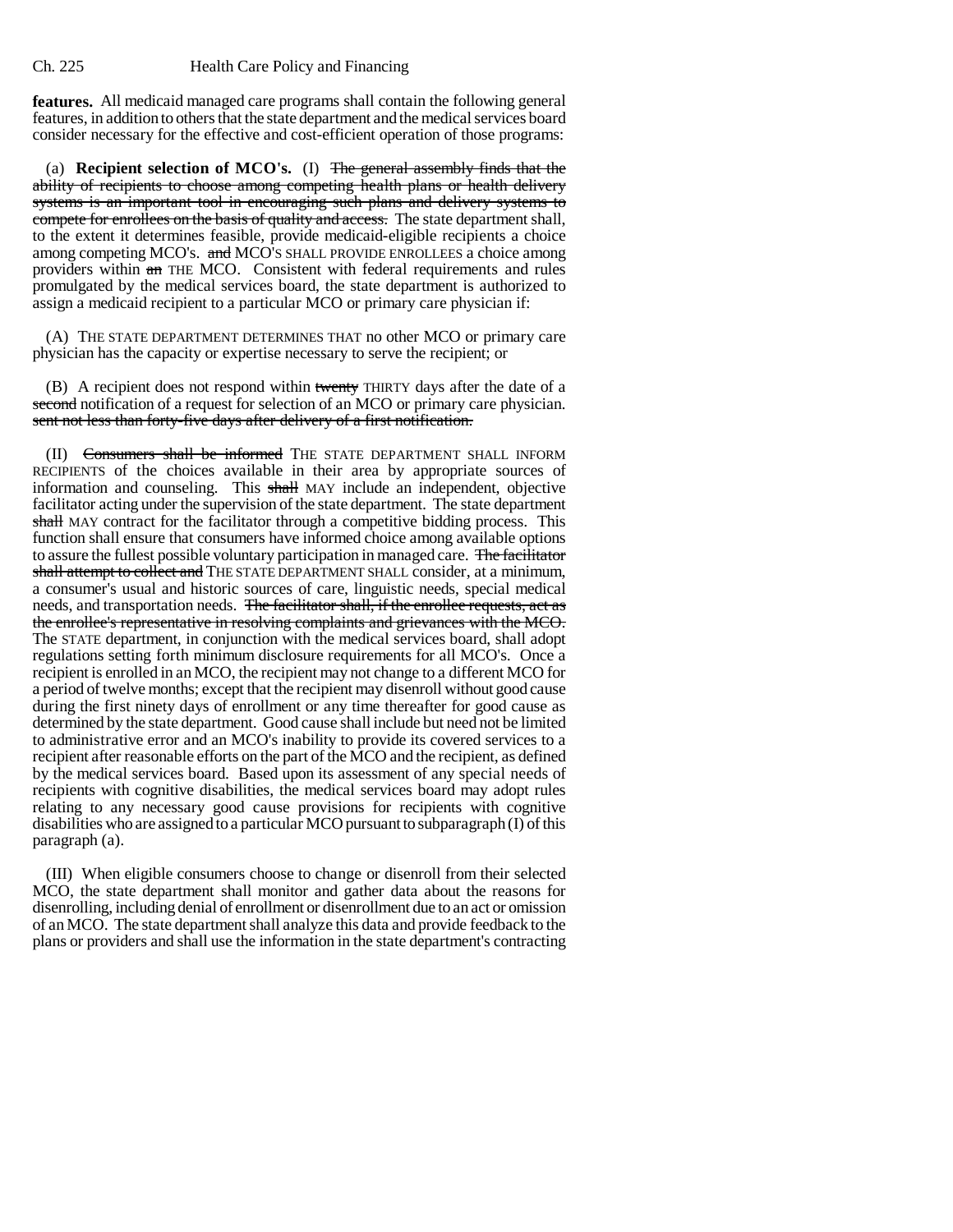and quality assurance efforts. Persons who have been denied enrollment or have disenrolled due to an act or omission of an MCO may seek review by an independent hearing officer, as provided for and required under federal law and any state statute or regulation.

(b) **Complaints and grievances.** Each MCO shall utilize a complaint and grievance procedure and a process for expedited reviews that comply with regulations established by the state department. in conformity with federal law. The complaint and grievance procedure shall provide a means by which enrollees may complain about or grieve any action or failure to act that impacts an enrollee's access to, satisfaction with, or the quality of health care services, treatments, or providers. THE STATE DEPARTMENT SHALL ESTABLISH THE POSITION OF OMBUDSMAN FOR MEDICAID MANAGED CARE. IT IS THE INTENT OF THE GENERAL ASSEMBLY THAT THE OMBUDSMAN FOR MEDICAID MANAGED CARE BE INDEPENDENT FROM THE STATE DEPARTMENT AND SELECTED THROUGH A COMPETITIVE BIDDING PROCESS. IN THE EVENT THE STATE DEPARTMENT IS UNABLE TO CONTRACT WITH AN INDEPENDENT OMBUDSMAN, AN EMPLOYEE OF THE STATE DEPARTMENT MAY SERVE AS THE OMBUDSMAN FOR MEDICAID MANAGED CARE. THE OMBUDSMAN SHALL, IF THE ENROLLEE REQUESTS, ACT AS THE ENROLLEE'S REPRESENTATIVE IN RESOLVING COMPLAINTS AND GRIEVANCES WITH THE MCO. The process for expedited reviews shall provide a means by which an enrollee may complain and seek resolution concerning any action or failure to act in an emergency situation that immediately impacts the enrollee's access to quality health care services, treatments, or providers. An enrollee shall be entitled to designate a representative, including but not limited to an attorney, a facilitator described in paragraph  $(a)$  of this subsection  $(1)$ , THE OMBUDSMAN FOR MEDICAID MANAGED CARE, a lay advocate, or the enrollee's physician, to file and pursue a grievance or expedited review on behalf of the enrollee. The procedure shall allow for the unencumbered participation of physicians. An enrollee whose complaint or grievance is not resolved to his or her satisfaction by a procedure described in this paragraph (b) or who chooses to forego a procedure described in this paragraph (b) shall be entitled to request a second-level review by an independent hearing officer, further judicial review, or both, as provided for by federal law and any state statute or regulation. The state department may also provide by regulation for arbitration as an optional alternative to the complaint and grievance procedure set forth is this paragraph (b) to the extent that such regulations do not violate any other state or federal statutory or constitutional requirements.

**SECTION 6. Repeal.** 26-4-118 (1), Colorado Revised Statutes, is repealed as follows:

**26-4-118. State department recommendations - primary care physician program - special needs - annual report.** (1)  $(a)$  It is the general assembly's intent that the state of Colorado have a statewide managed care system for medical assistance recipients with at least seventy-five percent enrollment. The general assembly, however, recognizes the need for the state department to explore various methods of providing managed care for certain medical assistance populations. The methods may range from unique managed care contracts with special reimbursement arrangements to specific providers or services. No later than the first day of December of each fiscal year of the implementation period provided in section 26-4-113 (2), the state department shall make recommendations in a written report to the general assembly with respect to necessary exemptions from the requirement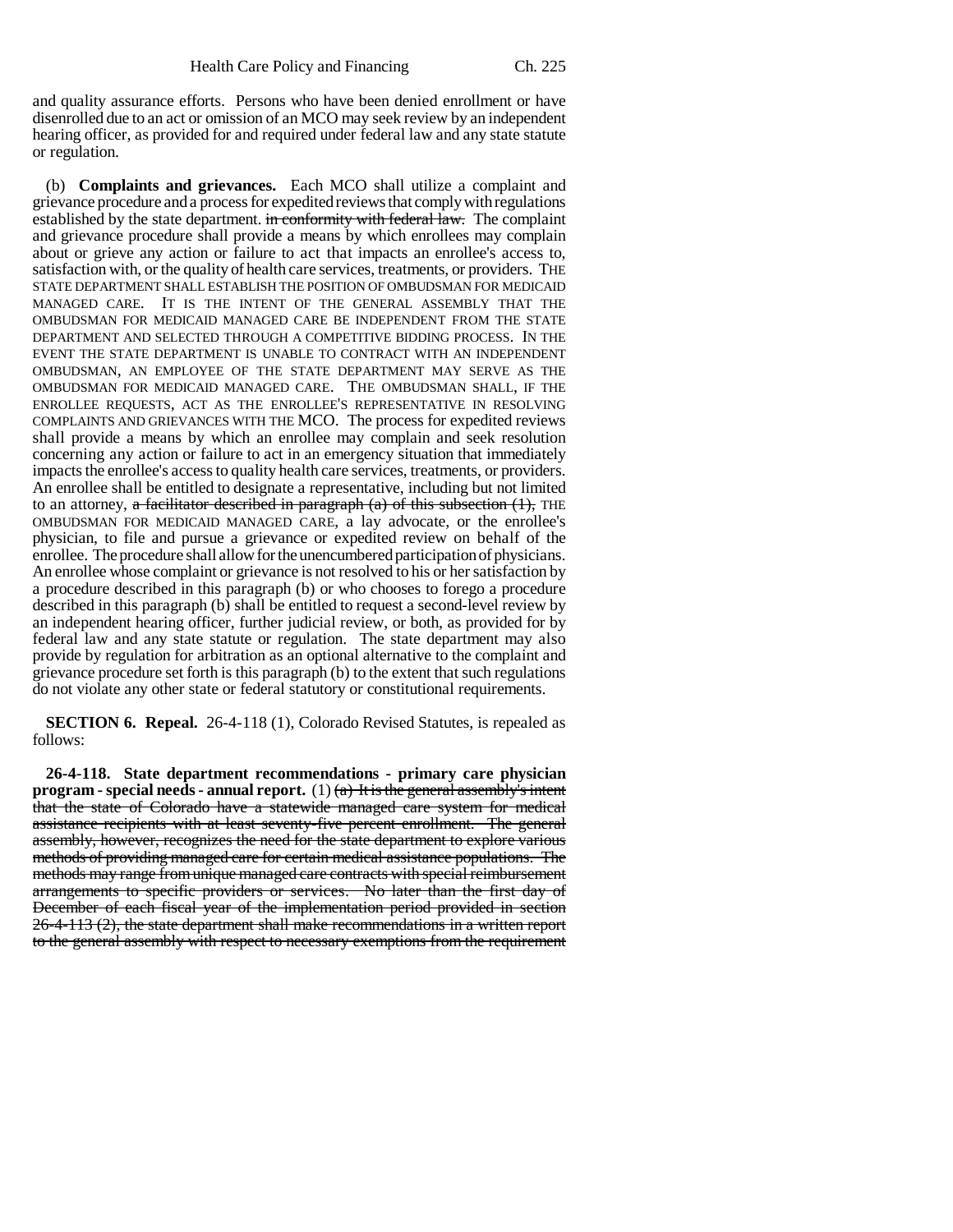that managed care be implemented for seventy-five percent of the medical assistance population on a statewide basis no later than July 1, 2000.

(b) The general assembly recognizes that capitated managed care programs may not be appropriate for some segments of the medicaid population. For example, rural medicaid recipients may not have a choice of capitated MCO's and special needs populations may not be able to receive necessary services from capitate MCO's.

**SECTION 7.** 26-4-119 (1) and (4), Colorado Revised Statutes, are amended, and the said 26-4-119 is further amended BY THE ADDITION OF THE FOLLOWING NEW SUBSECTIONS, to read:

**26-4-119. Capitation payments - availability of base data - adjustments - rate calculation - capitation payment proposal - preference - assignment of medicaid recipients.** (1) (a) The state department shall make prepaid capitation payment to managed care organizations based upon a defined scope of services. Payments shall be based upon the following upper and lower limits:

 $(a)$  (b) Except as otherwise provided in paragraph  $(e)$  (d) of this subsection (1), the upper limit shall not exceed UNDER NO CIRCUMSTANCES, INCLUDING COMPETITIVE BIDDING AS SET FORTH IN PARAGRAPH (c) OF THIS SUBSECTION (1), SHALL THE STATE DEPARTMENT PAY A CAPITATION PAYMENT TO AN MCO THAT EXCEEDS ninety-five percent of the DIRECT HEALTH CARE cost of providing these same services on an actuarially equivalent non managed care enrolled Colorado medicaid population group CONSISTING OF UNASSIGNED RECIPIENTS AND RECIPIENTS IN THE PRIMARY CARE PHYSICIAN PROGRAM PROVIDED IN SECTION 26-4-118. A CERTIFICATION BY A QUALIFIED ACTUARY RETAINED BY THE STATE DEPARTMENT SHALL BE CONCLUSIVE EVIDENCE THAT THE STATE DEPARTMENT HAS CORRECTLY CALCULATED THE DIRECT HEALTH CARE COST OF PROVIDING THESE SAME SERVICES ON AN ACTUARIALLY EQUIVALENT COLORADO MEDICAID POPULATION GROUP CONSISTING OF UNASSIGNED RECIPIENTS AND RECIPIENTS IN THE PRIMARY CARE PHYSICIAN PROGRAM PROVIDED IN SECTION 26-4-118.

 $\left(\frac{b}{c}\right)$  (c) Except as otherwise provided in paragraph  $\left(\frac{c}{c}\right)$  (d) of this subsection (1), the lower limit shall be AND WHERE THE STATE DEPARTMENT HAS INSTITUTED A PROGRAM OF COMPETITIVE BIDDING PROVIDED IN SUBSECTION (3) OF SECTION 26-4-113, THE STATE DEPARTMENT MAY UTILIZE a market rate set through the competitive bid process for a set of defined services. The state department shall only use market rate bids that do not discriminate and are adequate to assure quality AND network sufficiency. and long-term competitiveness in the medicaid managed care market. A certification of a qualified actuary, retained by the state department, to the appropriate lower limit shall be conclusive evidence of the state department's compliance with the requirements of this paragraph  $(b)$  (c). For the purposes of this  $\frac{\text{param}}{\text{b}}$  SUBSECTION (1), a "qualified actuary" shall be a person deemed as such under regulations promulgated by the commissioner of insurance.

 $\overline{(e)}$  (d) A federally qualified health center, as defined in the federal "Social Security Act", shall be reimbursed by the state department for the total reasonable costs incurred by the center in providing health care services to all recipients of medical assistance.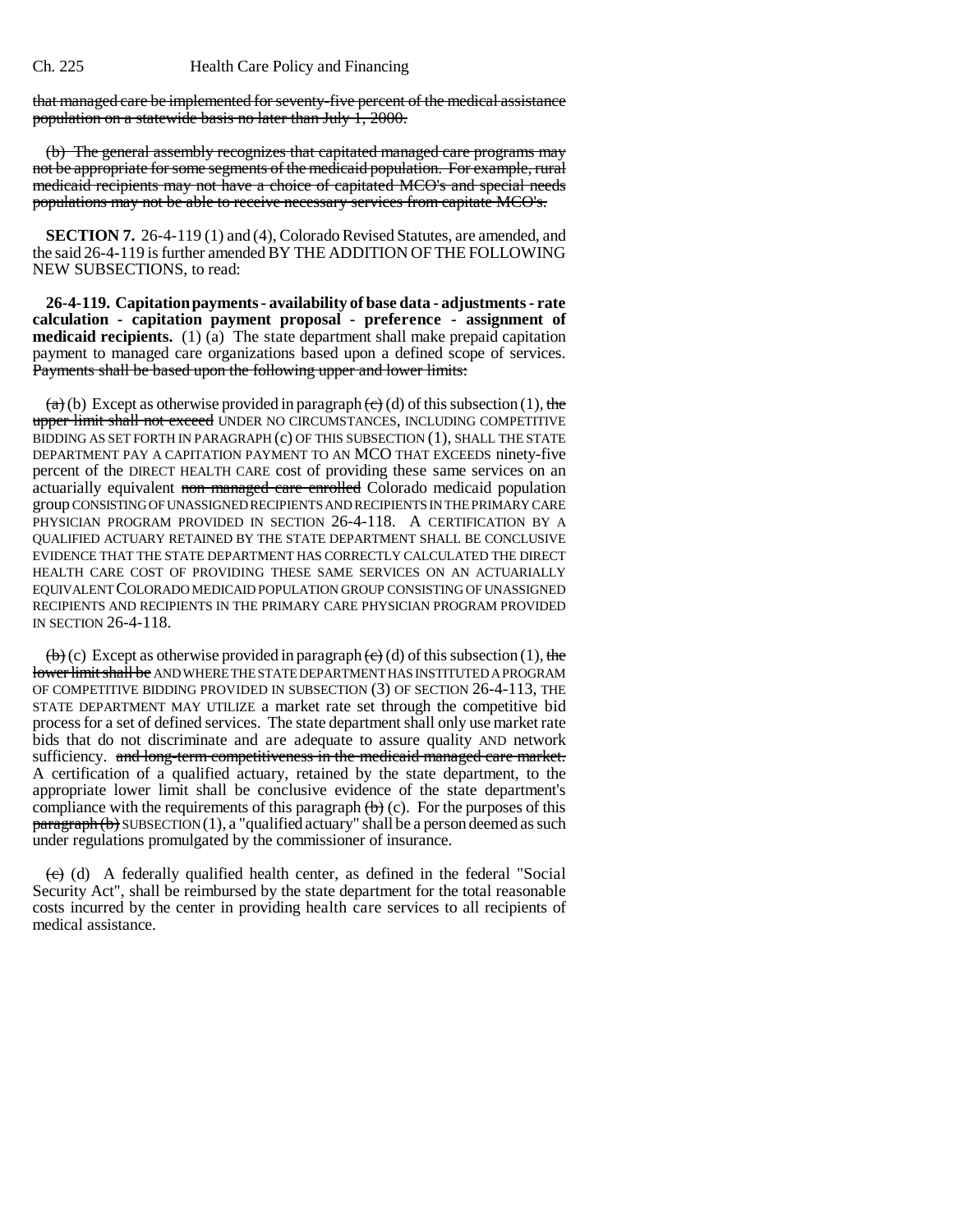(4) The risk adjustment, reinsurance, or stop-loss funding methods developed by the state department pursuant to subsection  $(2)$  of this section shall be implemented no later than July 1, 1998, on the condition that the diagnoses and relevant data are made available to the state department in sufficient time to allow the rates to be set by July 1, 1998.

(7) WITHIN THIRTY DAYS FROM THE BEGINNING OF EACH FISCAL YEAR, THE STATE DEPARTMENT, IN COOPERATION WITH THE MCOS, SHALL SET A TIMELINE FOR THE RATE-SETTING PROCESS FOR THE FOLLOWING FISCAL YEAR'S RATES AND FOR THE PROVISION OF BASE DATA TO THE MCOS THAT IS USED IN THE CALCULATION OF THE RATES, WHICH SHALL INCLUDE BUT NOT BE LIMITED TO THE INFORMATION INCLUDED IN SUBSECTION (8) OF THIS SECTION.

(8) THE STATE DEPARTMENT SHALL IDENTIFY AND MAKE AVAILABLE TO THE MCOS THE BASE DATA USED IN THE CALCULATION OF THE DIRECT HEALTH CARE COST OF PROVIDING THESE SAME SERVICES ON AN ACTUARIALLY EQUIVALENT COLORADO MEDICAID POPULATION GROUP CONSISTING OF UNASSIGNED RECIPIENTS AND RECIPIENTS IN THE PRIMARY CARE PHYSICIAN PROGRAM PROVIDED IN SECTION 26-4-118. THE STATE DEPARTMENT SHALL CONSULT WITH THE MCOS REGARDING ANY AND ALL ADJUSTMENTS IN THE BASE DATA MADE TO ARRIVE AT THE CAPITATION PAYMENTS.

(9) FOR CAPITATION PAYMENTS EFFECTIVE ON AND AFTER JULY 1, 2003, THE STATE DEPARTMENT SHALL RECALCULATE THE BASE CALCULATION EVERY THREE YEARS. THE THREE YEAR CYCLE FOR THE RECALCULATION OF THE BASE CALCULATION SHALL BEGIN WITH CAPITATION PAYMENTS EFFECTIVE FOR FISCAL YEAR 2003-04. IN THE YEARS IN WHICH THE BASE CALCULATION IS NOT RECALCULATED, THE STATE DEPARTMENT SHALL ANNUALLY TREND THE BASE CALCULATION AFTER CONSULTING WITH THE MCOS. THE STATE DEPARTMENT SHALL TAKE INTO CONSIDERATION WHEN TRENDING THE BASE CALCULATION ANY PUBLIC POLICY CHANGES THAT AFFECT REIMBURSEMENT UNDER THE "COLORADO MEDICAL ASSISTANCE ACT".

(10) THE RATE-SETTING PROCESS REFERENCED IN SUBSECTION (7) OF THIS SECTION SHALL INCLUDE A TIME PERIOD AFTER THE MCOS HAVE RECEIVED THE DIRECT HEALTH CARE COST OF PROVIDING THESE SAME SERVICES ON AN ACTUARIALLY EQUIVALENT COLORADO MEDICAID POPULATION GROUP CONSISTING OF UNASSIGNED RECIPIENTS AND RECIPIENTS IN THE PRIMARY CARE PHYSICIAN PROGRAM PROVIDED IN SECTION 26-4-118, FOR EACH MCO TO SUBMIT TO THE STATE DEPARTMENT THE MCO'S CAPITATION PAYMENT PROPOSAL, WHICH SHALL NOT EXCEED NINETY-FIVE PERCENT OF THE DIRECT HEALTH CARE COST OF PROVIDING THESE SAME SERVICES ON AN ACTUARIALLY EQUIVALENT COLORADO MEDICAID POPULATION GROUP CONSISTING OF UNASSIGNED RECIPIENTS AND RECIPIENTS IN THE PRIMARY CARE PHYSICIAN PROGRAM PROVIDED IN SECTION 26-4-118. THE STATE DEPARTMENT SHALL PROVIDE TO THE MCOS THE MCO'S SPECIFIC ADJUSTMENTS TO BE INCLUDED IN THE CALCULATION OF THE MCO'S PROPOSAL. EACH MCO'S CAPITATION PAYMENT PROPOSAL SHALL MEET THE REQUIREMENTS OF SECTION 26-4-115 (k) AND (k.1).

(11) FOR CAPITATION PAYMENTS EFFECTIVE ON AND AFTER JULY 1, 2003, UNLESS OTHERWISE REQUIRED BY FEDERAL LAW, THE STATE DEPARTMENT SHALL CERTIFY, THROUGH A QUALIFIED ACTUARY RETAINED BY THE STATE DEPARTMENT, THAT THE CAPITATION PAYMENTS SET FORTH IN THE CONTRACT BETWEEN THE STATE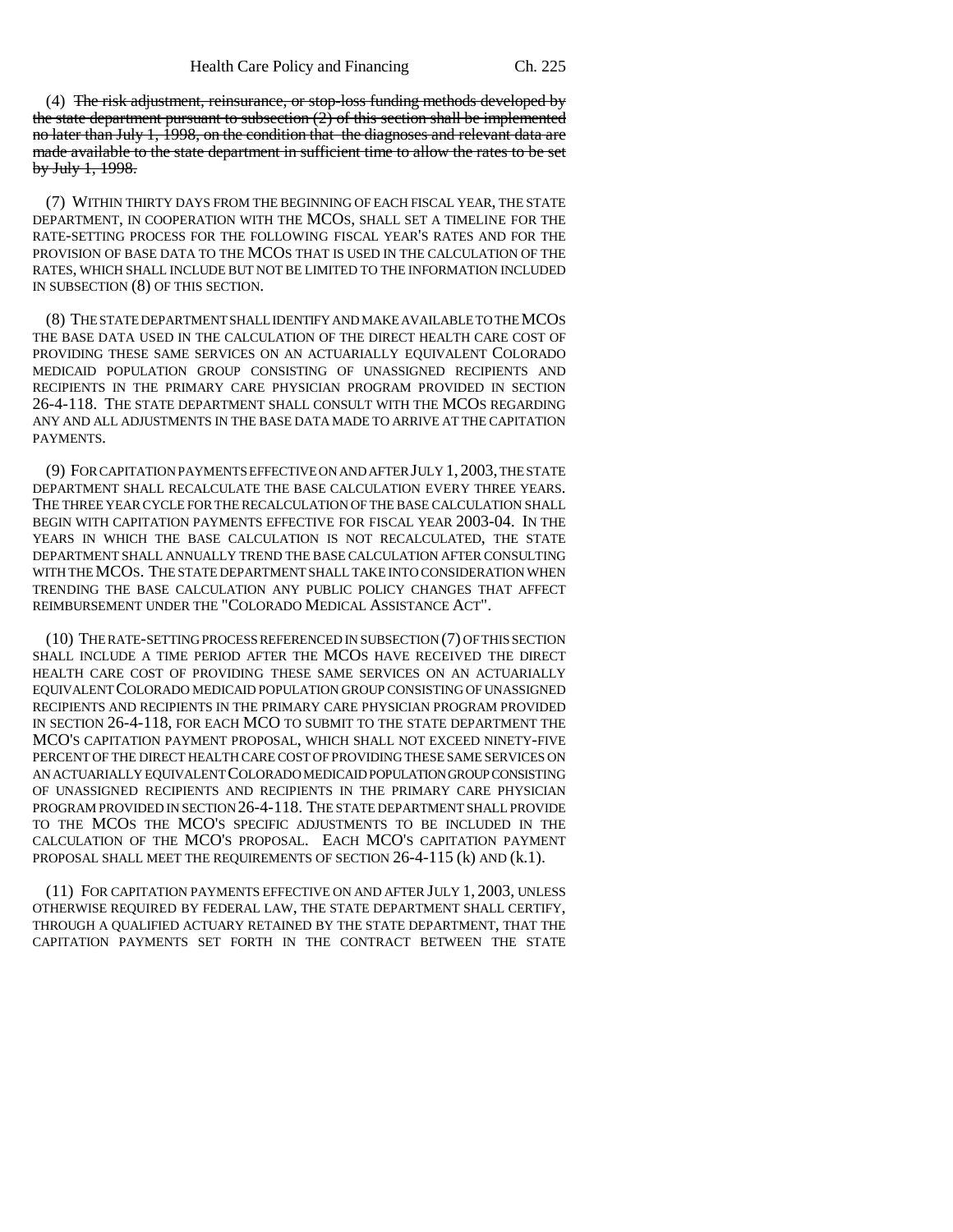DEPARTMENT AND THE MCOS COMPLY WITH ALL APPLICABLE FEDERAL AND STATE REQUIREMENTS THAT GOVERN SAID CAPITATION PAYMENTS.

(12) EFFECTIVE ON AND AFTER JULY 1, 2003, THE CAPITATION PAYMENTS CERTIFIED BY THE QUALIFIED ACTUARY UNDER SUBSECTION (11) OF THIS SECTION SHALL NOT BE SUBJECT TO ANY DISPUTE RESOLUTION PROCESS, INCLUDING ANY SUCH PROCESS SET FORTH IN ANY SETTLEMENT AGREEMENT ENTERED INTO PRIOR TO THE EFFECTIVE DATE OF THIS SUBSECTION (12).

**SECTION 8.** 26-4-120 (2), Colorado Revised Statutes, is amended to read:

**26-4-120. State department - privatization.** (2) To that end, pursuant to section  $24-50-504$  (2) (a), C.R.S., the state department shall enter into personal services contracts that create an independent contractor relationship for the administration of not less than twenty percent of the statewide managed care system. The state department shall enter into personal service contracts for the administration of the managed care system according to the implementation of the statewide managed care system in accordance with section  $26-4-113$ .  $(2)$ .

**SECTION 9. Appropriation - adjustments to the 2002 long bill.** (1) For the implementation of this act, appropriations made in the annual general appropriation act for the fiscal year beginning July 1, 2002, shall be adjusted as follows:

(a) The general fund appropriation to the department of health care policy and financing, medical programs administration, is decreased by thirty thousand eight hundred ninety-nine dollars (\$30,899). In addition, the general assembly anticipates that, for the fiscal year beginning July 1, 2002, the department of health care policy and financing is not anticipated to receive thirty thousand eight hundred ninety-eight dollars (\$30,898) in federal funds for the implementation of this act. Although the federal funds are not appropriated in this act, they are noted for the purpose of indicating the assumptions used relative to these funds.

(b) The general fund appropriation to the department of health care policy and financing, medical services premiums, is decreased by two hundred twenty-seven thousand nine hundred seventy-nine dollars (\$227,979). In addition, the general assembly anticipates that, for the fiscal year beginning July 1, 2002, the department of health care policy and financing is not anticipated to receive two hundred twenty-seven thousand nine hundred seventy-nine dollars (\$227,979) in federal funds for the implementation of this act. Although the federal funds are not appropriated in this act, they are noted for the purpose of indicating the assumptions used relative to these funds.

(c) The general fund appropriation to the department of health care policy and financing, indigent care program, is decreased by one hundred fourteen thousand fifty-one dollars (\$114,051).

**SECTION 10. Effective date - applicability.** This act shall take effect July 1, 2002, and shall apply to contracts issued, renewed, or amended on or after said date.